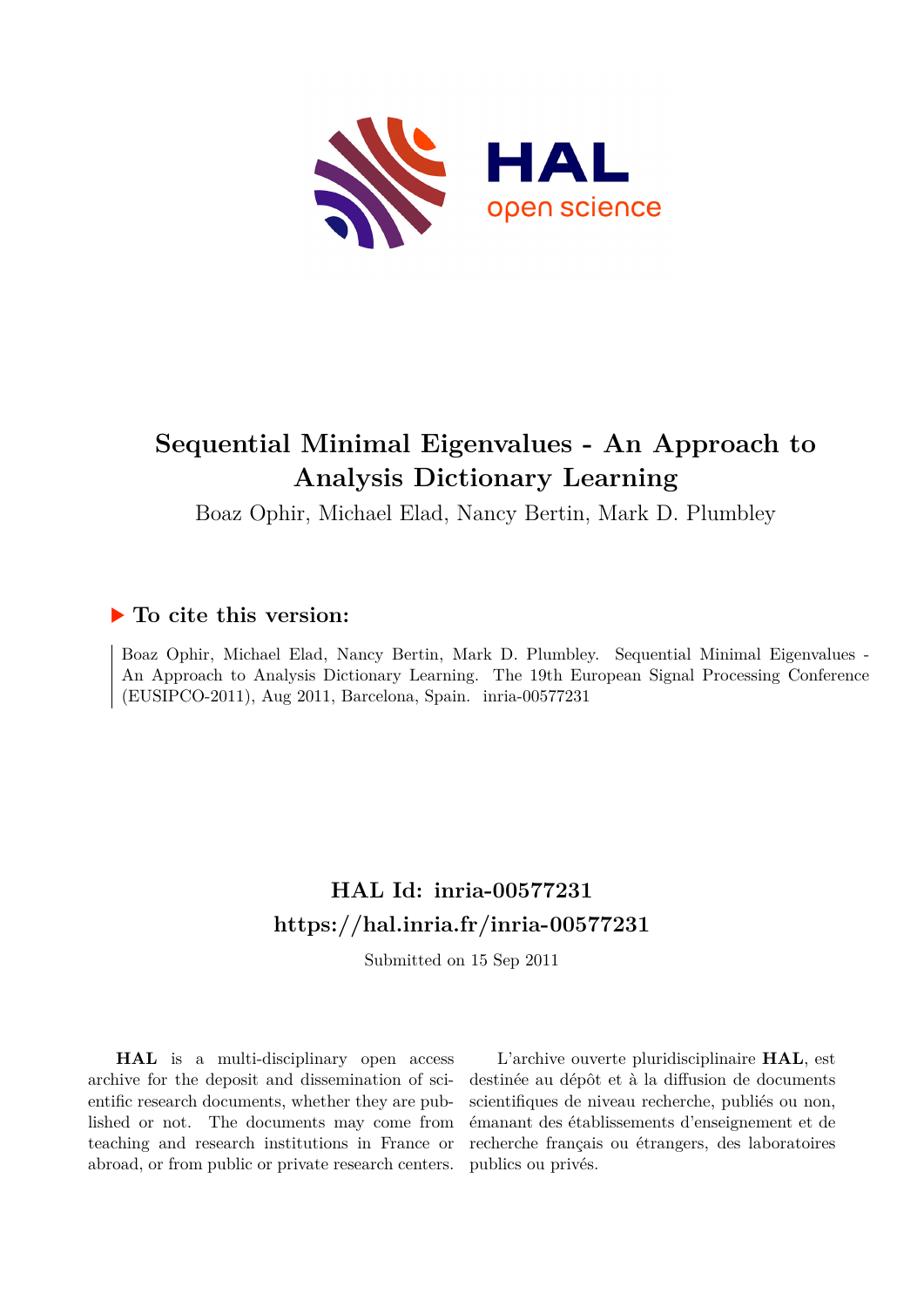# SEQUENTIAL MINIMAL EIGENVALUES – AN APPROACH TO ANALYSIS DICTIONARY LEARNING

*Boaz Ophir <sup>a</sup> , Michael Elad <sup>a</sup> , Nancy Bertin <sup>b</sup> , Mark D. Plumbley <sup>c</sup>*

<sup>a</sup> Technion – Israel Institute of Technology Department of Computer Science Haifa 32000, Israel

<sup>b</sup> CNRS, IRISA – UMR 6074 Campus de Beaulieu 35042 Rennes Cedex, France

<sup>c</sup> Queen Mary University of London Center for Digital Music London E1 4NS, United Kingdom

# ABSTRACT

Over the past decade there has been a great interest in a synthesis-based model for signals, based on sparse and redundant representations. Such a model assumes that the signal of interest can be decomposed as a linear combination of *few* columns from a given matrix (the dictionary). An alternative, analysis-based, model can be envisioned, where an analysis operator multiplies the signal, leading to a sparse outcome. In this paper we propose a simple but effective analysis operator learning algorithm, where analysis "atoms" are learned sequentially by identifying directions that are orthogonal to a subset of the training data. We demonstrate the effectiveness of the algorithm in three experiments, treating synthetic data and real images, showing a successful and meaningful recovery of the analysis operator.

# 1. INTRODUCTION

In a wide range of fields, from signal processing to machine learning, sparse representations and their computation has become a well-known topic. Most of the time, the term "sparse representations" refers to a generative model where the signals of interest are described as a linear combination of a few atoms chosen from a redundant and predefined set. More specifically, the signal  $\mathbf{x} \in \mathbb{R}^d$  is assumed to be composed as  $\mathbf{x} = \mathbf{D}\mathbf{z}$ , where  $\mathbf{D} \in \mathbf{R}^{d \times n}$  is a redundant dictionary with  $d \leq n$ , and  $z \in \mathbb{R}^n$  is a sparse vector, serving as the representation of the signal. The number of non-zeros in **z**, denoted *∥***z***∥*0, is assumed to be much smaller than *d*. This signal model is typically referred to as the *synthesis* model.

Why do we need such a model? In typical situations, the signal of interest **x** is only observed through a set of linear measurements  $y \in \mathbb{R}^m$  which are noisy and (if  $m \le d$ ) possibly incomplete,

$$
y = Mx + e \quad \text{where} \quad ||e||_2 \le \varepsilon. \tag{1}
$$

The recovery of **x** from **y** in such a case becomes a much more stable process by invoking the sparsity assumption on the desired signal. Indeed, there is a wide family of methods, termed *pursuit algorithms*, that are designed to solve this problem [2].

A key problem with the model described above is the choice of **D**. Naturally, when working on a specific signal source, we would like to have a dictionary that enables sparse representations for the signals in question. In recent years there has been a growing interest in learning an appropriate dictionary from a set of example signals (training set). Two well-known options are the MOD and the K-SVD algorithms [4, 1, 9].

The *synthesis* model has been intensively studied in the past decade, and it is now a well established field of research. However, there is another viewpoint to sparse representations – an *analysis* one. The analysis model relies on a linear operator  $\Omega : \mathbf{R}^d \to \mathbf{R}^p$  such that the coefficient vector  $\Omega \mathbf{x} \in \mathbf{R}^p$ is expected to be sparse for the signals in mind [3]. While it sounds similar to the above synthesis counterpart, it is in fact very different [7]. Interestingly, relatively little is known about the analysis model. Though this model has been used for a while in some applications [10, 11, 8, 12], the analysis model in itself has been given much less attention in recent literature, compared to the synthesis.

In this paper we focus on the analysis model, and in particular, the development of an algorithm that would learn the analysis operator Ω from a set of examples  $X =$  $[\mathbf{x}_1, \mathbf{x}_2, \dots, \mathbf{x}_N]$ , so that the analysis coefficients  $\Omega \mathbf{X}$  are sparse. The paper is organized as follows. In Section 2, we give a precise definition of the sparse analysis model. We describe the proposed learning algorithm in Section 3, and demonstrate it in Section 4. A discussion on the limits of this method, and a perspective for future work is provided in Section 5.

# 2. THE ANALYSIS MODEL

As described above, the analysis model for the signal  $\mathbf{x} \in \mathbb{R}^d$ uses the possibly redundant analysis operator  $\Omega : \mathbb{R}^d \to \mathbb{R}^p$ (redundancy here implies  $p \ge d$ ). This model assumes that the vector  $\Omega$ **x** should be sparse. Unless stated otherwise, we shall assume hereafter that the rows in  $\Omega$  are in general position, implying that every subset of *d* or less rows are necessarily linearly independent. This is equivalent to the assumption that the spark of  $\Omega^T$  is full [2].

In the synthesis model the representation **z** can be arbitrarily sparse,  $||\mathbf{z}||_0 = k \ll d$ . Also, the signal is characterized by the  $\vec{k}$  non-zero indices in the representation vector **z**, as those describe the atoms constructing it, which in turn define the subspace this signal belongs to. In contrast, the analysis model leads necessarily to a mild sparsity,  $\|\Omega \mathbf{x}\|_0 \geq p - d$ , as otherwise there would be *d* or more rows that are orthogonal to **x**, which is possible only for  $x = 0$ . Thus, for a highly redundant analysis operator, the cardinality of Ω**x** is expected to be quite high. But this is not necessarily bad news, as we shall see.

In the analysis model we put emphasis on the zeros of the vector  $\Omega$ **x**, and define the *cosparsity*  $\ell$  of the analysis model to be the number of zeros in the vector  $\Omega$ **x**,

$$
\|\Omega \mathbf{x}\|_0 = p - \ell. \tag{2}
$$

Naturally,  $0 \leq \ell \leq d$ .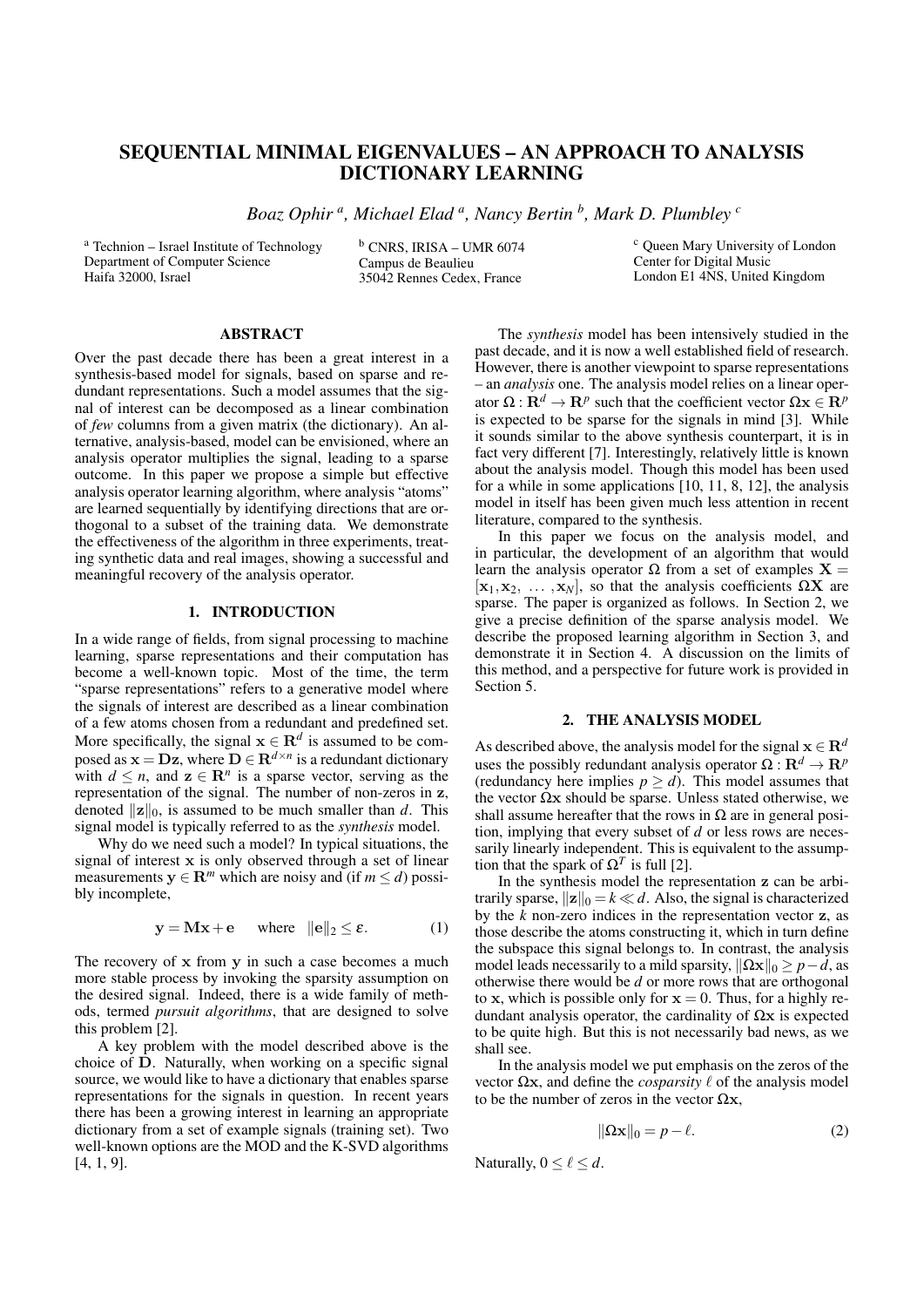In the analysis model the signal **x** is characterized by the cosparsity – the zeros of the vector  $\Omega x$  – as the indices of these zeros define the subspace the signal belongs to. This explanation may become clearer as we turn to describe another interpretation of these two models as special instances of *union-of-subspaces* (UoS). Indeed, both the synthesis and the analysis models form unions of subspaces in which their signals reside [6].

In a general UoS model it is assumed that there is a collection of subspaces  $S_{\gamma}$ ,  $\gamma \in \Gamma$ , such that a signal of interest **x** coincides with an element from the union *∪*<sup>γ</sup>*∈*Γ*S*<sup>γ</sup> . The synthesis model with sparsity *k* implies that every signal is created as a linear combination of *k* columns from **D**. Thus, each of the  $\binom{n}{k}$  possible choices of supports leads to a subspace, and those together describe the geometrical location of the signals in this model in **R***<sup>d</sup>* .

The analysis model is similarly associated to a UoS model as follows. The signal that satisfies the model assumption *∥*Ω**x***∥*<sup>0</sup> = *p−ℓ* is orthogonal to *ℓ* rows from Ω. Thus, it is simply in the orthogonal complement to the linear combination of these rows. This way, the analysis model corresponds to a union of all the possible  $\binom{p}{\ell}$  complement subspaces for  $\ell$ chosen rows from  $\Omega$ . Note that in general, the synthesis and the analysis unions of subspaces are very different – for example, if  $p = n = 2d$  and  $k = d - \ell \ll d$ , then the subspaces united by the two models are of the same dimension (*k*), but their number is entirely different, with many more subspaces included in the analysis model.

# 3. ANALYSIS OPERATOR LEARNING

For the analysis model to be effective, we should choose  $\Omega$ such that the cosparsity  $\ell$  is maximized for the signals we aim to operate on. This is comparable to the quest for a dictionary **D** in the synthesis model that leads to maximal sparsity (minimal *k*). In the same way as for the synthesis model, we have two options – either choose a pre-specified operator that seems to be in agreement with the data (e.g., Gabor filters, wavelet, etc.), or construct  $\Omega$  by learning it from signal examples [9]. In this paper we target the second option, and propose a learning algorithm for  $\Omega$  using a training set  $\mathbf{X} = [\mathbf{x}_1, \mathbf{x}_2, \dots, \mathbf{x}_N].$ 

# 3.1 Basic Step - Minimal Eigenvalue

The inner process of the proposed algorithm attempts to learn a single analysis vector  $\omega$ , which will correspond to a single row in the analysis operator  $Ω$ . Such a vector is known to be orthogonal (or nearly so in practice) to a non-negligible subset of the training signals. By "non-negligible" we mean that if the rows of  $\Omega$  are used uniformly in constructing the analysis signals, then we expect that *Nℓ/p* of the signals would be orthogonal to each row on average.

Finding a candidate row  $\omega$  is done by singling out an eigenvector of the Gram matrix  $X_{\Lambda} X_{\Lambda}^{T}$  of the data, where  $X_\Lambda$  contains a subset of the training examples, by removing columns of irrelevant examples. This problem is complex since we need to find both the group of examples to use, Λ, and the eigenvector that corresponds to it. Naturally, if Λ is known, we can target the eigenvector associated with the *smallest* eigenvalue (rather like [5]). The essence of the process is iteratively prune the training data, keeping only training vectors that have low correlation with the current estimate of the analysis vector. The analysis vector is then updated and the operation is repeated iteratively until convergence (or a predetermined stopping rule) is reached. At the final stage, the learned analysis vector is orthogonal or nearly-so to the subset of training vectors **x** that were kept all along the process, which justifies its choice as a row of  $\Omega$ . Algorithm 1 describes this process, and it output is one analysis vector <sup>ω</sup>.

# Algorithm 1 : Basic Algorithm – Finding one Row.

Given: Training data **X**  $\in$  **R**<sup>*d*×*N*</sup>.

**Desired:** A row from the analysis operator  $Ω$  that has *p* rows, leading to cosparsity *ℓ*.

**Initialization:** Set an initial threshold value  $\theta = \infty$ .

**Loop:** Repeat until threshold  $\theta \leq \theta_0$ .

**Initial row:** Set  $\omega$  to an initial random value.

Inner Loop: Repeat until convergence:

- *• Inner Products:* compute the inner products between <sup>ω</sup> and all the examples **X**.
- *Set Threshold:* set a threshold  $\theta$  such that  $c\ell N/p$  of the inner products are below this threshold ( $c \leq 1$ ).
- *• Set Indicator:* set Λ to specify only inner products smaller than  $\theta$ .
- *• Prune:* prune irrelevant examples and build **X**Λ.
- *• Update* <sup>ω</sup>*:* set <sup>ω</sup> to be the eigenvector associated with the smallest eigenvalue of  $\tilde{\mathbf{X}}_{\Lambda} \mathbf{X}_{\Lambda}^{T}$ .

The inner loop in the above algorithm shows convergence (which should be proven), but the final threshold found would not necessarily be small enough. The outer loop adds a random flavor to this process by choosing a different initialization, thereby enabling the overall process to find a suitable row ω that is nearly orthogonal to the set  $X_\Lambda$ .

#### 3.2 From a Basic Step to the Complete Algorithm

So far we have concentrated on finding a single row from  $\Omega$ . Now we would like to extend this method to find all the rows. The approach we take is sequential, which means that we apply Algorithm 1 *p* or more times, each time producing a new candidate row to Ω. In our work we consider two ways to construct such an overall algorithm: a *deterministic* approach and a *randomized* one.

The deterministic algorithm repeats Algorithm 1 to find one row at a time, while pruning away training examples that are orthogonal to the analysis vectors already found. This practically guarantees that we will learn one distinct new analysis vector with each iteration. This algorithm is presented in Algorithm 2.

Note that the two pruning options described in Algorithm 2 have different roles. The first, corresponding to *i < ℓ* guarantees that the newly found row will be different from previous ones, as it relies on different training examples. The second pruning option for  $i \geq \ell$  simply removes examples in the training set that are already well-treated by the rows found so far, thus enabling the "less-represented" examples to get a better treatment. The added step of returning to the complete training set after iteration *ℓ−*1 is necessary because all those examples that were removed should be returned before entering iteration  $i = \ell$ .

This algorithm exhibits an obvious weakness: the pruned training set tends to shrink in size very rapidly after iteration  $i = \ell$ , leading to situations where the very last rows of  $\Omega$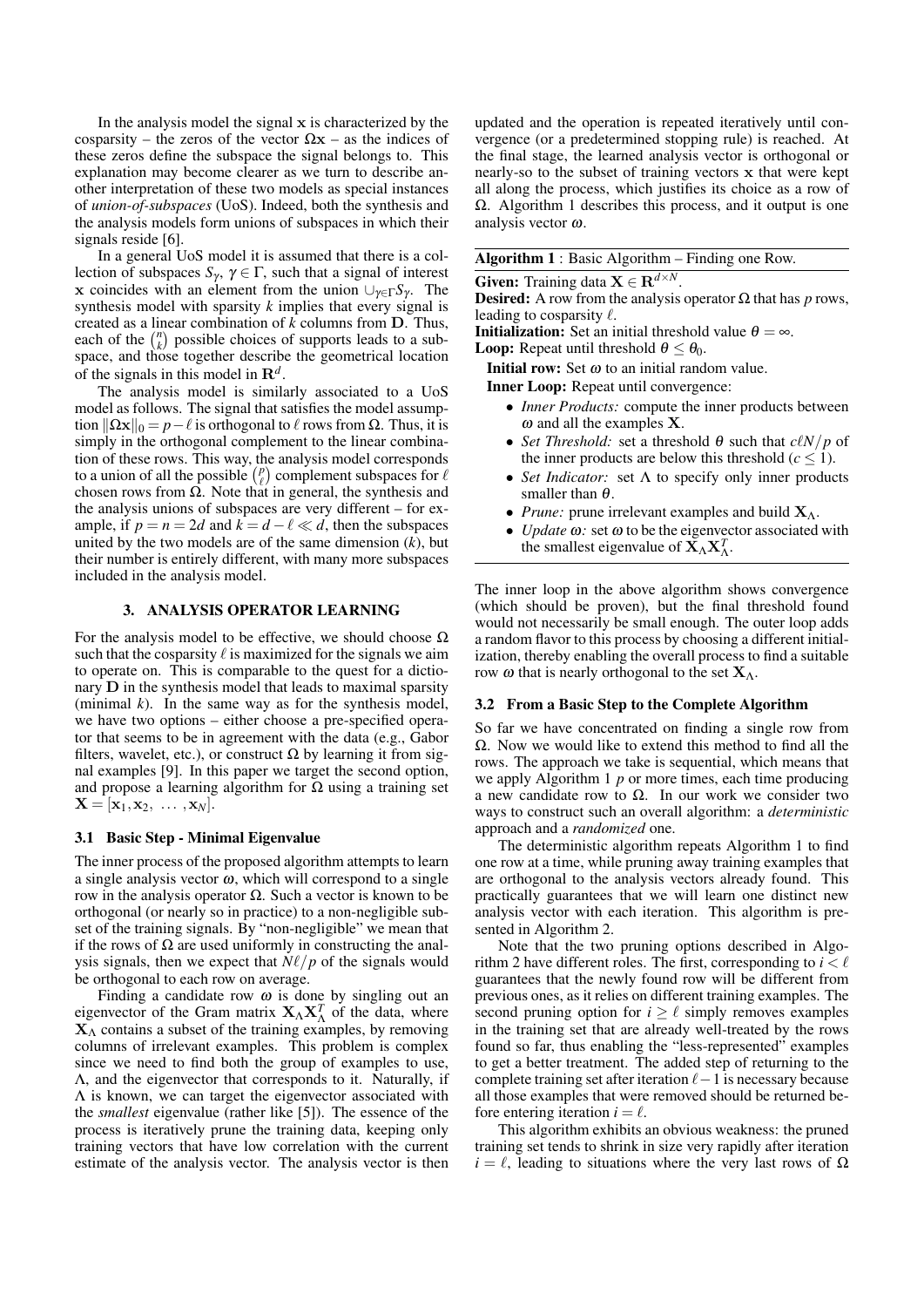#### Algorithm 2 : Overall Deterministic Algorithm.

Given: Training data  $X \in \mathbb{R}^{d \times N}$ .

**Desired:** An analysis operator  $\Omega$  with *p* rows, leading to cosparsity *ℓ*.

**Initialization:** Set  $X_1 = X$  to contain all the training examples, and set  $\Omega$  to be an empty matrix.

**Loop:** Repeat for  $i = 1$  to  $p$ :

- *• Basic Step:* run Algorithm 1 on **X***<sup>i</sup>* and find <sup>ω</sup>.
- *Accumulate:* Add the found  $\omega$  as a new row to  $\Omega$ .
- *• Prune Training Set:*
	- For  $i < \ell$  remove from  $X_i$  all examples that are orthogonal to all the accumulated rows in  $Ω$  thus far.
	- $\mathbf{P} = \text{For } i \geq \ell \text{ remove from } \mathbf{X}_i$  all examples that are orthogonal to at least *ℓ* rows from Ω.
	- $\blacksquare$  If *i* =  $\ell$  − 1, set  $\mathbf{X}_i = \mathbf{X}$ .

cannot be found reliably. One possible solution might be to begin the learning process with huge amounts of data, but this solution is not practical in most cases.

An alternative solution is a randomized algorithm. Instead of the pruning used in Alg. 2, at each epoch a random subset of the whole training data **X** is chosen, and used as input for the basic step. This way, we ensure that, at each iteration, we will have sufficient data to carry out a meaningful learning. Since we start each learning epoch with a different subset of the input data, we can expect to learn different atoms. However, we cannot guarantee that there will be no repetitions, so to avoid this, we compare each new atom to the previously learned ones, and accept the new atom only if it is sufficiently different.

Another situation that may take place is a detection of a row  $\omega$  that is a linear combination of a pair (or a triplet) of original rows from  $\Omega$ . The probability for this is small but not negligible, and in the proposed algorithm we have chosen not to prune such rows away. Note that for applications using the learned  $Ω$ , these additional rows do not pose a problem, as long as they are found in addition to the *p* true rows. Because of the above-described two problems, the number of iterations needed to learn the original *p* atoms is often larger than *p*. This algorithm is described in Algorithm 3.

Algorithm 3 : Overall Random Algorithm.

Given: Training data  $\mathbf{X} \in \mathbf{R}^{d \times N}$ .

**Desired:** An analysis operator  $\Omega$  with *p* rows, leading to cosparsity *ℓ*.

**Initialization:** Set  $Ω$  to be an empty matrix.

**Loop:** Repeat until we have *p* distinct rows in  $Ω$ :

- *Choose Examples:* Set  $X_t$  to contain a randomly chosen subset of the training examples with <sup>ρ</sup>*N* examples, (<sup>ρ</sup> *≪* 1).
- *• Basic Step:* run Algorithm 1 on **X***<sup>t</sup>* and find <sup>ω</sup>.
- *• Admittance Criterion:* verify that <sup>ω</sup> is different from all accumulated rows in Ω, and otherwise remove it.
- *• Accumulate:* Add the found <sup>ω</sup> as a new row to Ω.

Alg. 3 is expected to work well when the analysis atoms are of equal importance, i.e. all are orthogonal to about the same number of training examples. if this is not the case, we may not be able to learn the rarer atoms. One way to overcome this would be to keep track of which data samples are used when learning different analysis atoms. We may then remove from the data set, or in some way re-weight, those data samples that have already contributed in the learning of many atoms. In essence we are saying that we have already learned all we can from these samples, so we may ignore them completely in the following learning cycles. The exact formulation of this mechanism is part of our future work.

# 4. EXPERIMENTS

In this section we introduce three experiments that demonstrate the operation of Alg. 3. We start with purely synthetic data set that follows the analysis model, as described in Section 2. We show that Alg. 3 recovers the original  $\Omega$  very accurately and with high-probability even when the data is noisy. In the second experiment we turn to a synthetic piecewise constant image, and show that the found  $\Omega$  is related to finite differences, as expected. Finally, we test the learning algorithm on a true image, and suggest that the resulting rows in Ω make natural sense.

#### 4.1 Synthetic Data

In the synthetic experiment,  $\Omega$  is randomly generated with iid Gaussian entries. We have also tested a known analysis operator such as the overcomplete DCT and the results are the same. Analysis-modeled signals are synthetically created by first choosing  $\ell$  rows from  $\Omega$  uniformly at random, and then projecting a random vector onto the complement space formed by these rows. The resulting signals are then normalized. This way we guarantee that the data is exactly *ℓ* cosparse with respect to  $\Omega$ .

We tested our algorithm on signals of dimension  $d = 10$ with an analysis matrix with  $p = 20$  rows, and we set the cosparsity to  $\ell = 8$ . We generated 10,000 input signals with the above procedure. We ran tests with and without additive Gaussian white noise,  $\sigma = 0.1/\sqrt{d}$ . Each iteration (in the randomized algorithm) used  $\rho = 0.1$ . The stopping rule for the inner-loop was set to be when the threshold  $\theta$  became lower than  $1.5\sigma$ , and the constant *c* was set to 1.

Each learned analysis vector  $\omega$  has to fulfill an admittance criterion related to its similarity with the previously learned atoms. In this experiment, we accepted vectors whose maximal inner product with the rows of  $\Omega$  was  $\theta_s =$ 1 − δ, for different values of δ. Setting  $\delta$  = 0.02, all the vectors learned were true rows from Ω. When setting it to a more strict admittance criterion ( $\delta = 0.01$ ), some learned vectors were linear combination of rows from Ω.

Results: in the noiseless experiments, *all* of the analysis vectors were recovered with a mean-squared-error of *<sup>≈</sup>* <sup>10</sup>*−*<sup>8</sup> per coefficient. The basic step was run 100 times on average until all  $p = 20$  analysis vectors were found, meaning that each vector was found 5 times on average. The number of vectors found and rejected was low, even with the stricter admittance criterion.

Adding noise to the experiments affected the results mainly in two ways. Again, *all* of the analysis vectors were recovered, but with a mean-squared-error of *<sup>≈</sup>* <sup>10</sup>*−*<sup>4</sup> per coefficient, and the basic step needed to be run on average 300 times until all  $p = 20$  analysis vectors were found. The number of vectors found and rejected was not affected by the noise.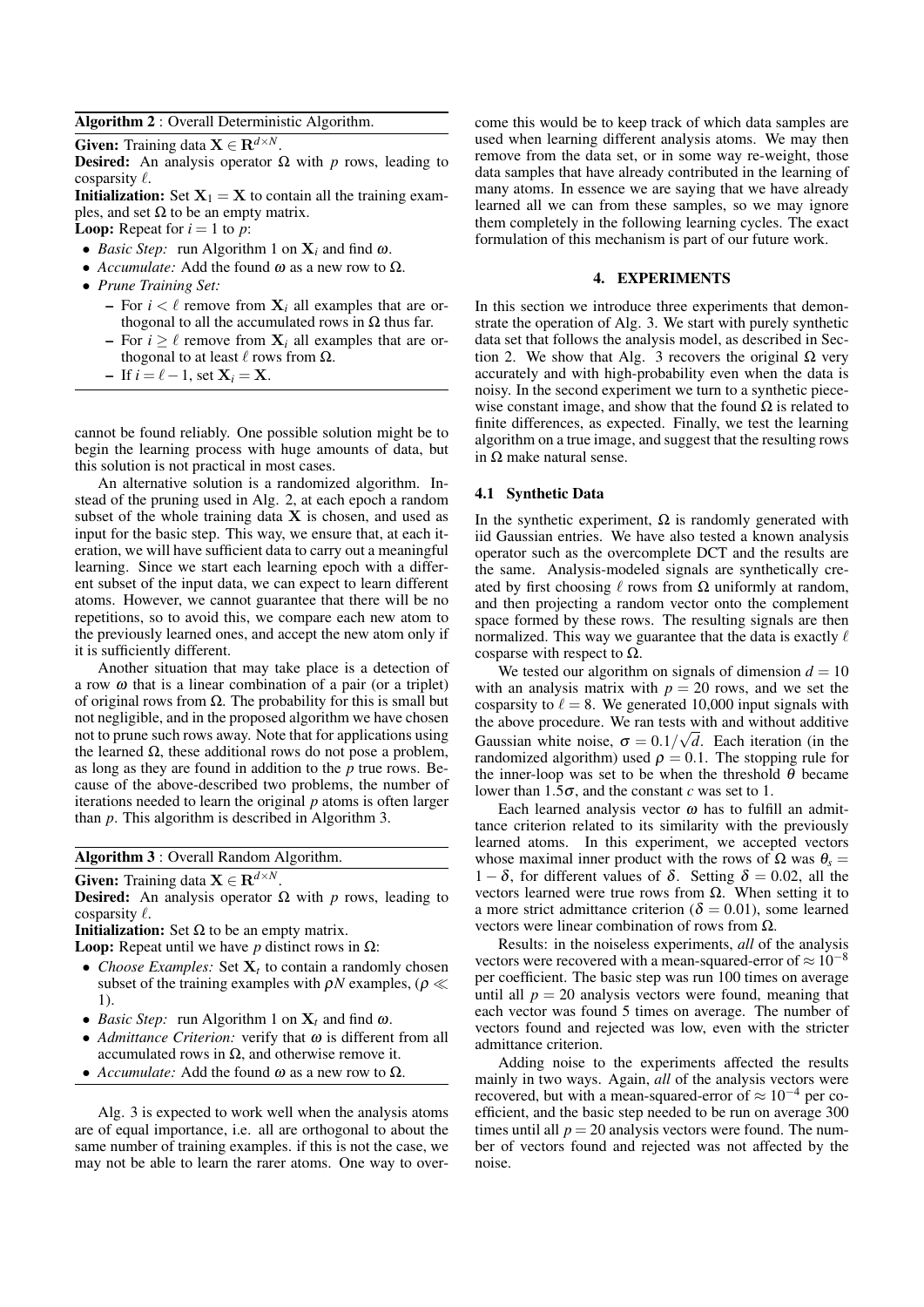# 4.2 Synthetic Image Data

In this experiment the randomized algorithm was run on artificially created piecewise constant images. This image was created by accumulating rotated rectangles of random size and random locations to the image. Such an image was chosen for our demonstration since we can hypothesize on the expected shape of the analysis vectors we expect to learn. For a piecewise constant data, we expect these vectors to take some form of oriented derivatives.

Our training data is composed of 8*×*8 patches extracted from a piecewise constant image, as in Figure 1. Thus  $d =$ 64. We chose to learn a 4 times redundant analysis operator, so  $p = 4d = 256$ . Each iteration used  $p = 0.1$  of the data. The stopping rule for the inner loop was set to be when the threshold  $\theta$  becomes lower than 10 (gray-values), and the data threshold constant *c* was set to 1*.*3.



Figure 1: A sample piecewise constant image.

A major difference between this experiment and the previous one is that the analysis operator Ω we expect to learn is not necessarily of maximal spark. This implies that there could be linear dependencies between the rows. Thus, it may well be that the cosparsity in such cases exceeds the signal dimension, i.e.,  $\ell > d$ . As a consequence, in this experiment we can try to learn a redundant analysis operator that will give us cosparsity  $\ell$  that is much greater than  $d = 64$ . Indeed, the results shown in Figure 2 show sample atoms obtained for  $\ell = 64$ ,  $\ell = 128$ , and  $\ell = 192$ . As can be seen, the atoms tend to be more localized when *ℓ* is larger. The atoms shown in Figure 2 represent various (first, second, third) derivatives in different locations and with different orientations, as expected.

# 4.3 True Image Data

The last experiment in this paper is very similar to the previous one, but applied on a natural image – "peppers" shown in Figure 3. A sample set from the analysis rows obtained for cosparsity  $\ell = 3d = 192$  is given in Figure 4. As can be



Figure 2: Sample analysis atoms found for the synthetic piecewise constant image using different *ℓ* values.

seen, the atoms are very similar to those obtained earlier for the synthetic image.



Figure 3: The "peppers" image.

In order to illustrate the effectiveness of the found analysis operator, Ω, Figure 5 presents the projection values Ω**X** for 1000 randomly chosen image patches from the training set. The projection values are sorted per each column in a descending order of their absolute value. Ideally, we should get that the last 3*d* rows are exact zeros, but as we work on true data and allow for small inner products instead of exact zeros, the behavior is little-bit different. As can be seen, the projection values tend to decrease very fast towards zero (zero is white color in order to save toner). For reference, a similar projection matrix is shown for a randomly chosen  $\Omega$  (with zero mean rows), and it is clear that it is much less effective in terms of the cosparsity it leads to.

# 5. CONCLUSIONS

Learning the *analysis* operator that gives sparse analysis coefficients is a new field of activity. In this paper we presented